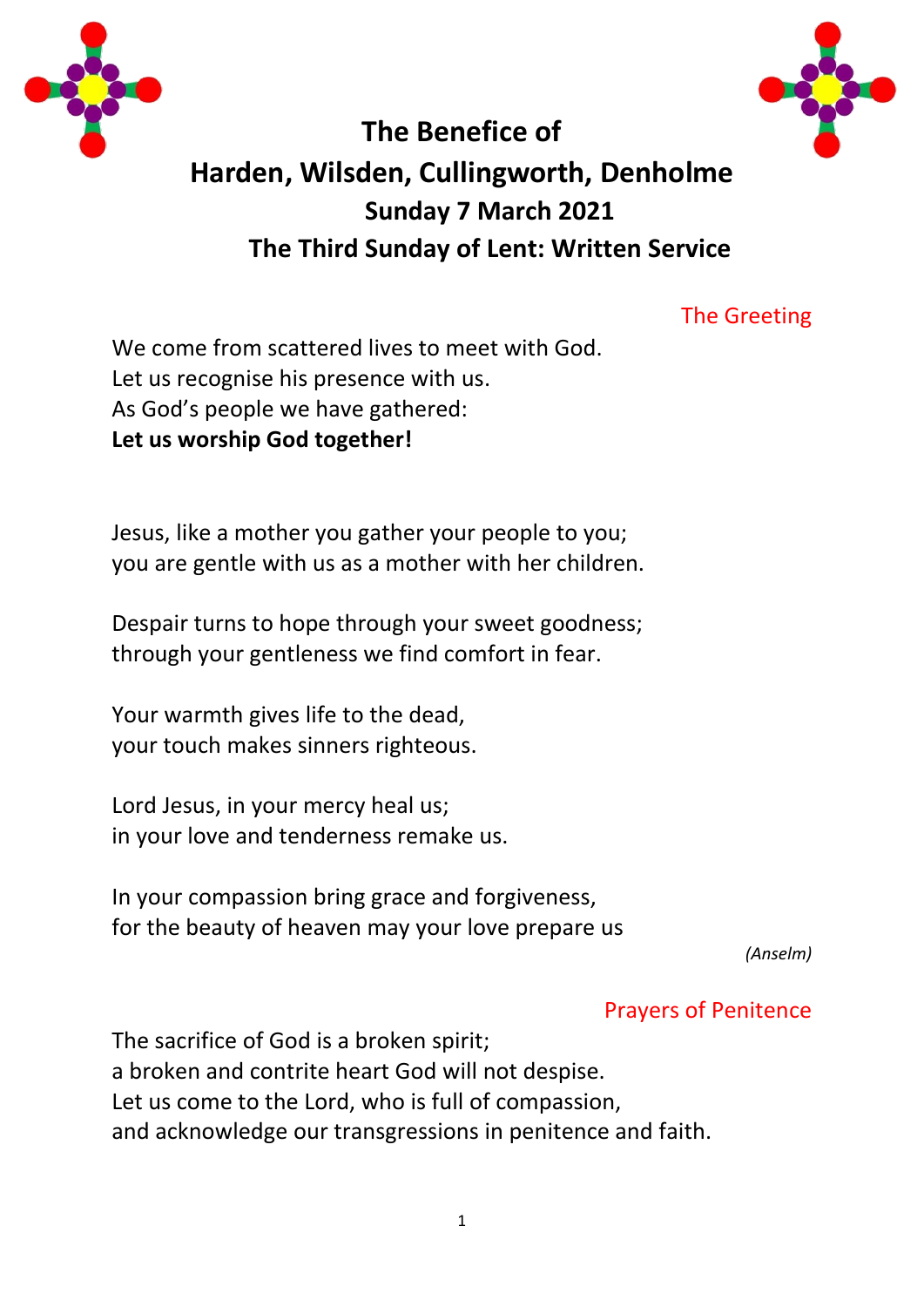Confession

**Lord God, we have sinned against you; we have done evil in your sight. We are sorry and repent. Have mercy on us according to your love. Wash away our wrongdoing and cleanse us from our sin. Renew a right spirit within us and restore us to the joy of your salvation, through Jesus Christ our Lord. Amen.**

Absolution

May the God of love bring us back to himself, forgive us our sins, and assure us of his eternal love in Jesus Christ our Lord. **Amen.**

The Collect

Eternal God, give us insight to discern your will for us, to give up what harms us, and to seek the perfection we are promised in Jesus Christ our Lord. **Amen.**

The Readings

#### The First Reading: **Exodus 20: 1 - 17**

Then God spoke all these words:

I am the LORD your God, who brought you out of the land of Egypt, out of the house of slavery; you shall have no other gods before me. You shall not make for yourself an idol, whether in the form of anything that is in heaven above, or that is on the earth beneath, or that is in the water under the earth. You shall not bow down to them or worship them; for I the LORD your God am a jealous God,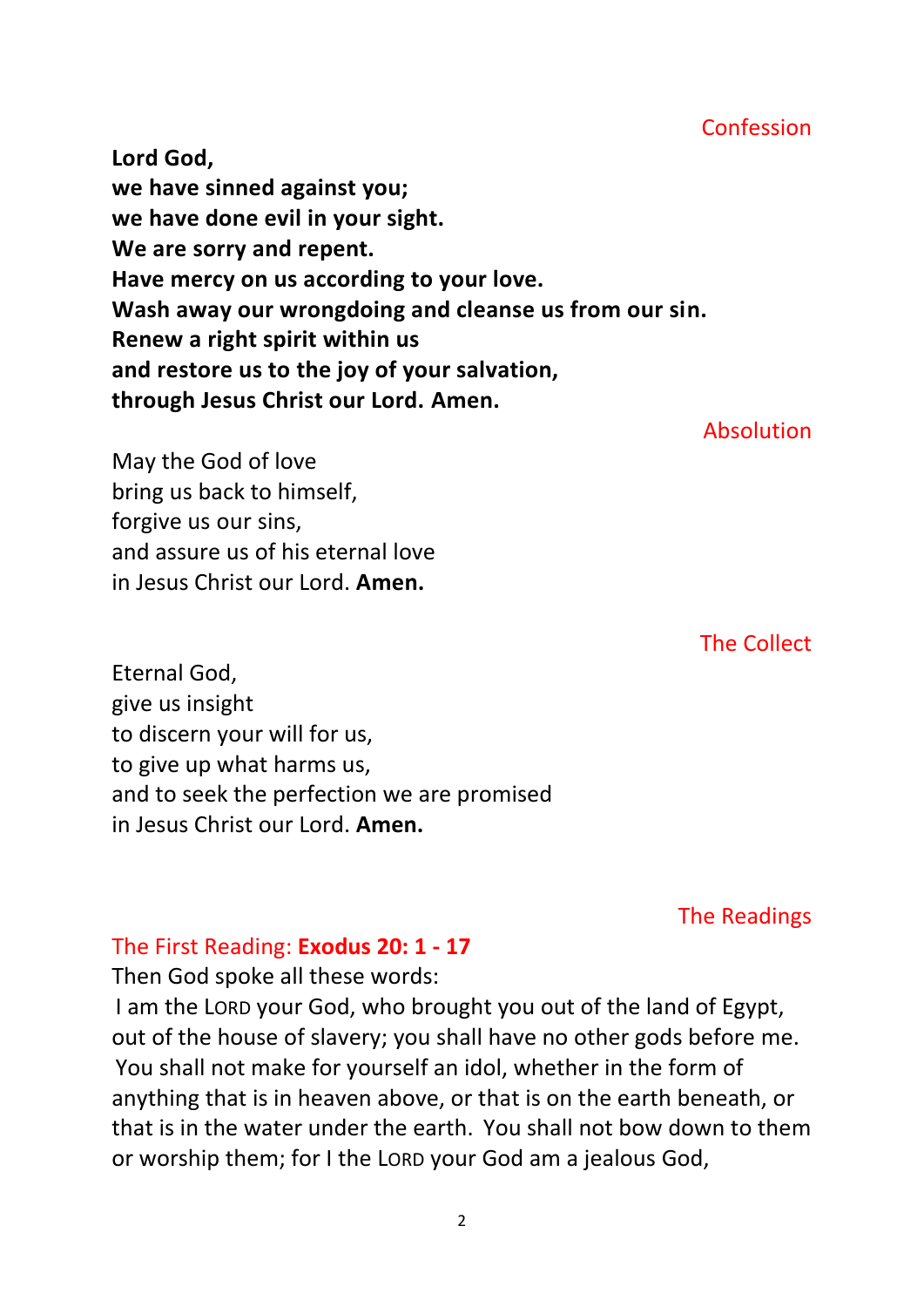punishing children for the iniquity of parents, to the third and the fourth generation of those who reject me, but showing steadfast love to the thousandth generation of those who love me and keep my commandments.

You shall not make wrongful use of the name of the LORD your God, for the LORD will not acquit anyone who misuses his name. Remember the Sabbath day, and keep it holy. Six days you shall labour and do all your work. But the seventh day is a Sabbath to the LORD your God; you shall not do any work—you, your son or your daughter, your male or female slave, your livestock, or the alien resident in your towns. For in six days the LORD made heaven and earth, the sea, and all that is in them, but rested the seventh day; therefore the LORD blessed the Sabbath day and consecrated it. Honour your father and your mother, so that your days may be long in the land that the LORD your God is giving you.

You shall not murder.

You shall not commit adultery.

You shall not steal.

You shall not bear false witness against your neighbour.

You shall not covet your neighbour's house; you shall not covet your neighbour's wife, or male or female slave, or ox, or donkey, or anything that belongs to your neighbour.

## **Thanks be to God for the gift of His word**

#### The Gospel: **John 2: 13 – 22**

The Passover of the Jews was near, and Jesus went up to Jerusalem. In the temple he found people selling cattle, sheep, and doves, and the money changers seated at their tables. Making a whip of cords, he drove all of them out of the temple, both the sheep and the cattle. He also poured out the coins of the money changers and overturned their tables. He told those who were selling the doves, "Take these things out of here! Stop making my Father's house a marketplace!" His disciples remembered that it was written, "Zeal for your house will consume me." The Jews then said to him,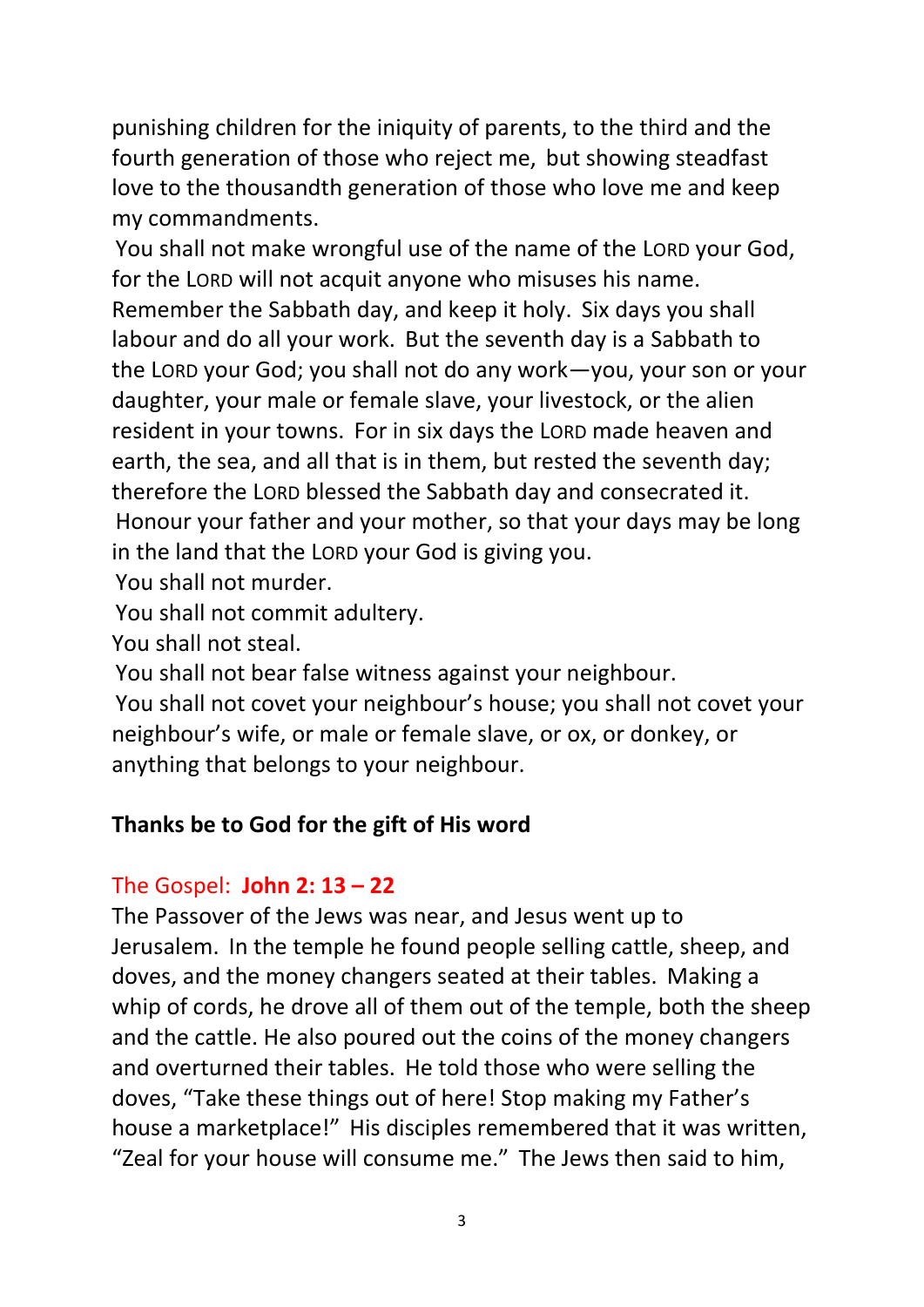"What sign can you show us for doing this?" Jesus answered them, "Destroy this temple, and in three days I will raise it up." The Jews then said, "This temple has been under construction for forty-six years, and will you raise it up in three days?" But he was speaking of the temple of his body. After he was raised from the dead, his disciples remembered that he had said this; and they believed the scripture and the word that Jesus had spoken.

The is the Gospel of the Lord **Praise to you, O Christ**

#### **Reflection from Richard**

Over this last year we have become very familiar with rules being set for us to follow. We have been told to "Stay at Home", we've be told to "Wash our Hands" and we have all got used to being two metres apart from people and wearing our masks. And there have been all the complexities of how many people we can meet and where we can meet them and what we can and cannot do together.

When the announcement came last Monday about how we are to move forwards we had another set of instructions which will bring more change on those key dates in March, April, May and June.

All of these instructions are to help us to protect ourselves and to protect the people around us too. They are not just random restrictions made up to make life difficult. They have a very important purpose.

In our Old Testament reading we have the list of the Ten Commandments that God gives to the people about how they must live. These too are laws about our relationships and how we should live our lives for the benefit of ourselves and others.

Even though there are only ten, it can sometimes be difficult to remember them all, so there is that very useful summary which Jesus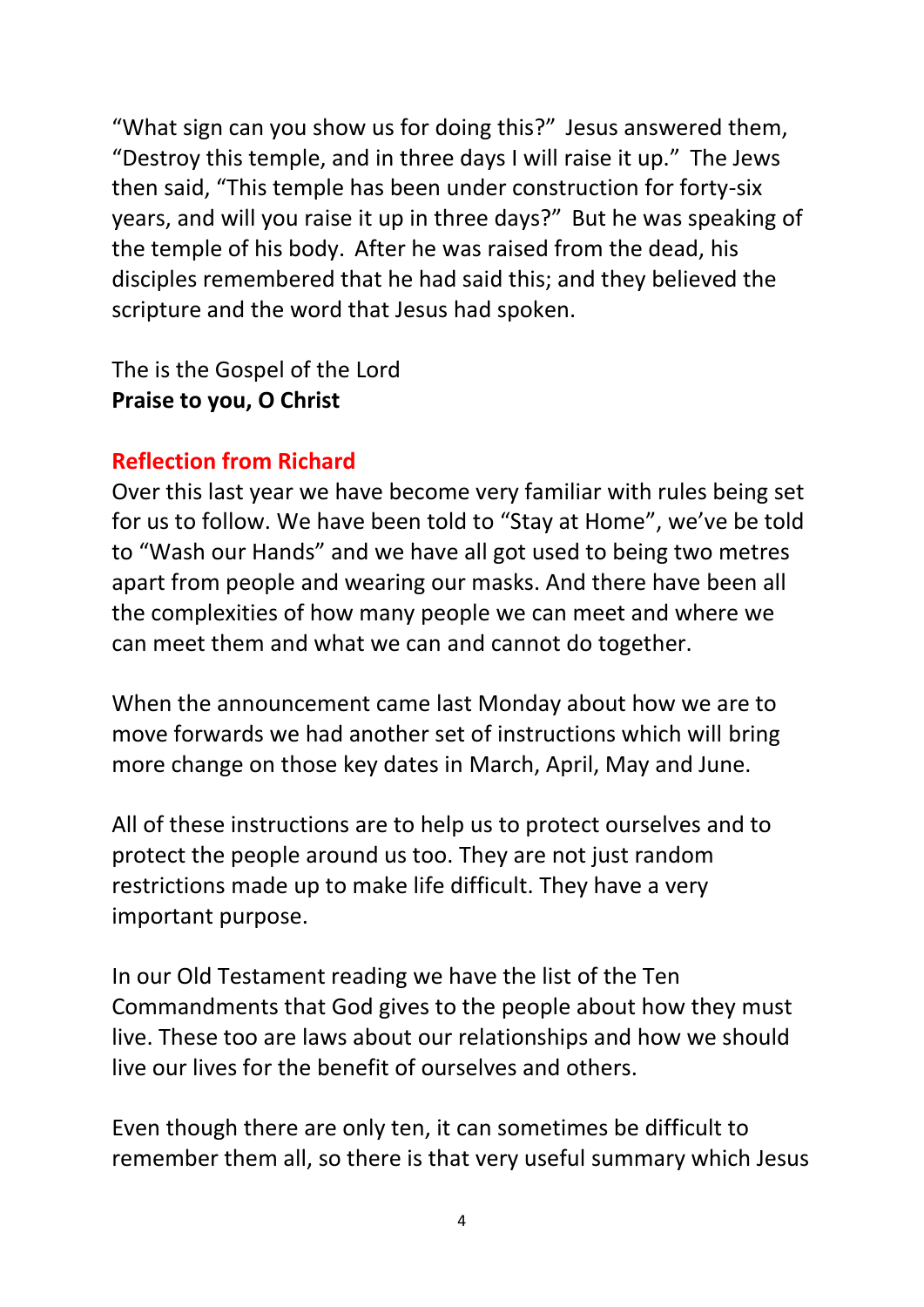gave us: "Love the Lord your God with all your heart, mind, soul and strength. Love your neighbour as yourself."

I think that we tend to focus on the second part: loving our neighbours. It is perhaps an easier one to try to live out, even though it is not easy always to keep it!

It is clear through the prophets and elsewhere that the keeping of this part, our care and love for those around us is an important part of keeping the first bit. "How can we say we love God, who we cannot see, if we do not love our neighbours, who we can see?" asks John in his first letter.

And if we love God, then surely from that should naturally flow our love for those around us.

But our Gospel reading perhaps challenges us to take a closer look at that first part - How do we love God?

Is there maybe a bit of clearing out that we could do so that we can love God with a bit more of our heart, our mind, our soul and our strength?

This time of Lent is the perfect time to begin to do that kind of Spiritual Spring cleaning! It is a time when we can look at our prayer life and see if it needs a bit of a boost. Perhaps add in five minute of quiet with your morning cuppa, or join us on Facebook for Morning, Evening or Night Prayer.

It is a time when we can look at our Bible reading. I must say that I have really enjoyed my journey through the Bible since I arrived here. I am now well into the book of psalms, just reading a chapter of the Bible each day. It has been really good using a version that is easy to read. Something like "The New Living Translation", "The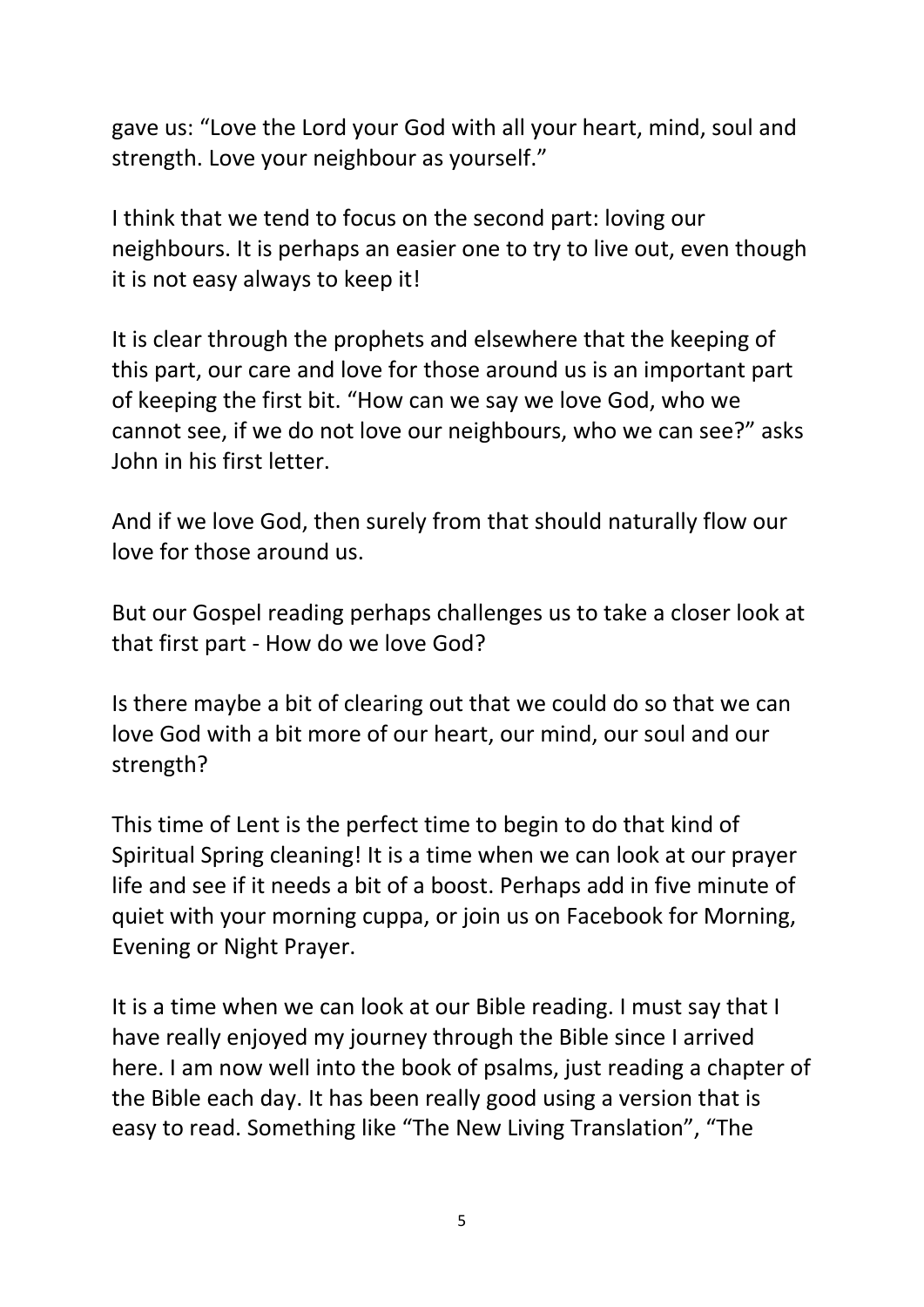Contemporary English Version" or "The Living Bible" all make a daily Bible reading easier to understand and enjoy.

This Sunday is the Third Sunday in Lent and it is called "Refreshment Sunday." It is the perfect time to look at how we respond to God's rules for us and to find and start new ways of fulfilling them in our lives.

### Affirmation of Faith

Do you believe and trust in God the Father, source of all being and life, the one for whom we exist? **We believe and trust in him.** Do you believe and trust in God the Son, who took our human nature, died for us and rose again? **We believe and trust in him.** Do you believe and trust in God the Holy Spirit, who gives life to the people of God and makes Christ known in the world? **We believe and trust in him.**

This is the faith of the Church. **This is our faith. We believe and trust in one God, Father, Son and Holy Spirit. Amen.**

#### Prayers of Intercession led by Margaret Harrison

O Lord: in a world where many are lonely; we thank you for our friendships. In a world where many are captive; we thank you for our freedom. In a world where many are hungry; we thank you for your provision. We pray that you will enlarge our sympathy; deepen our compassion and give us grateful hearts.

**God of love, hear our prayer.**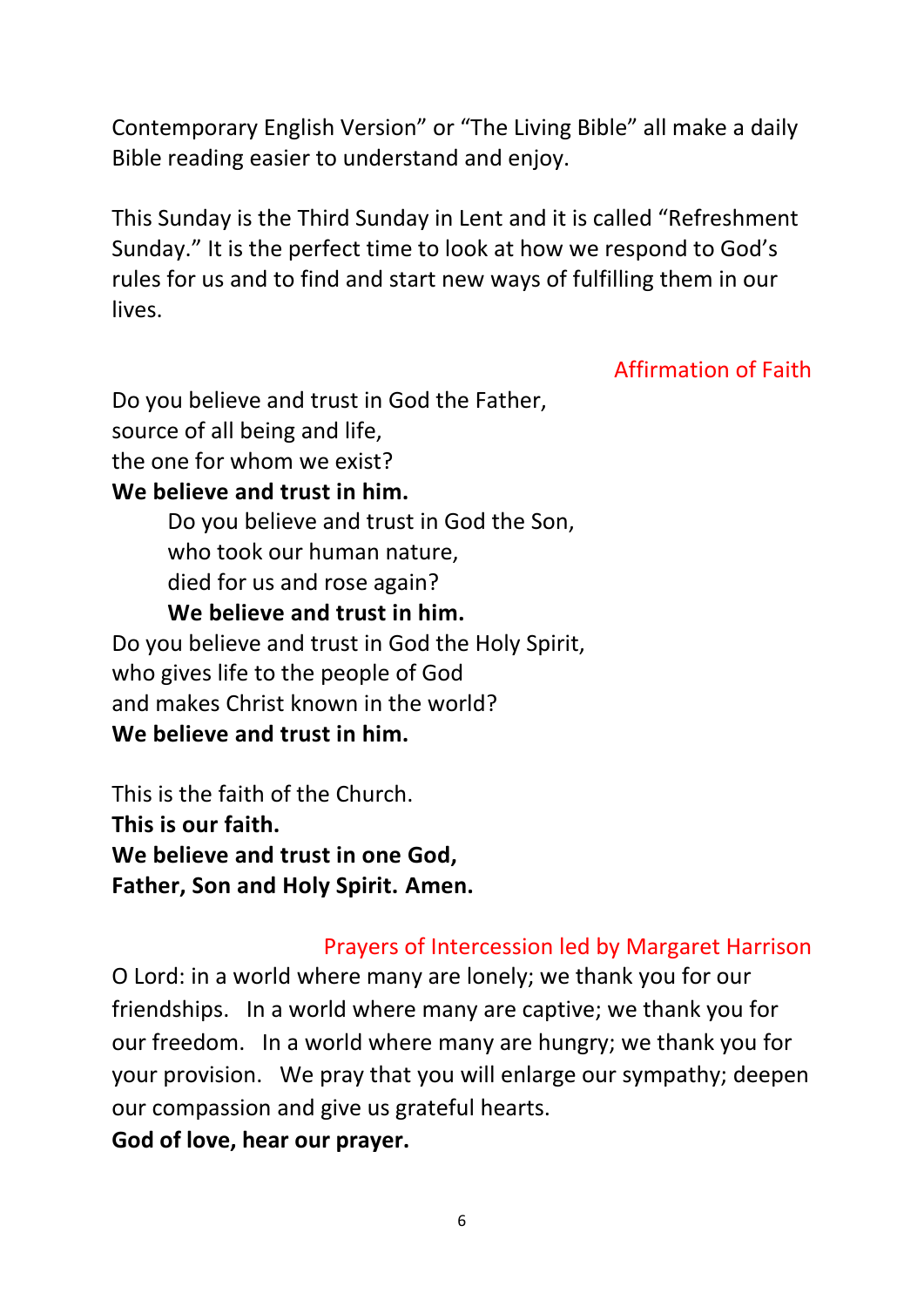Angry Jesus, as of old you entered into that Temple market casting out the merchants and money changers; enter now into the markets of our modern world. Throw out of them all that is unworthy, unjust or self-seeking and direct the market forces of the world in the ways of justice, plenty and peace, for your tender mercy's sake. **God of love, hear our prayer.**

We pray for all areas of the world where there is conflict and unrest, thinking particularly at this time of the people of Myanmar and the Yemen. Father give wisdom to those in a position to bring an end to conflict and enable them to restore peace and prosperity. **God of love, hear our prayer.**

As our schools and colleges are preparing to re-open, we pray for the safety of the children, their families, teachers and all other key workers. We give thanks for the scientists who developed the vaccines and for the success of the vaccination programme in this Country. Lord of compassion it is so hard to feel useless, to be unable to escape from difficulties, to have no control. When there is nothing we can do to decide the future, give us the power to wait with patience.

#### **God of love, hear our prayer.**

Lord God we bring to you our worries for all who are in need of your healing today. We pray for all in our benefice who are sick or in pain, in hospital or at home. We pray for those who are frightened and feel that everything is going wrong. We pray for those who are sad and lonely, thinking particularly of those recently bereaved. In darkness and in light, in trouble and in joy, help us heavenly Father to trust your love, to serve your purpose and to praise your name, through Jesus Christ our Lord.

**Merciful Father accept these prayers for the sake of your son, our saviour Jesus Christ. Amen.**